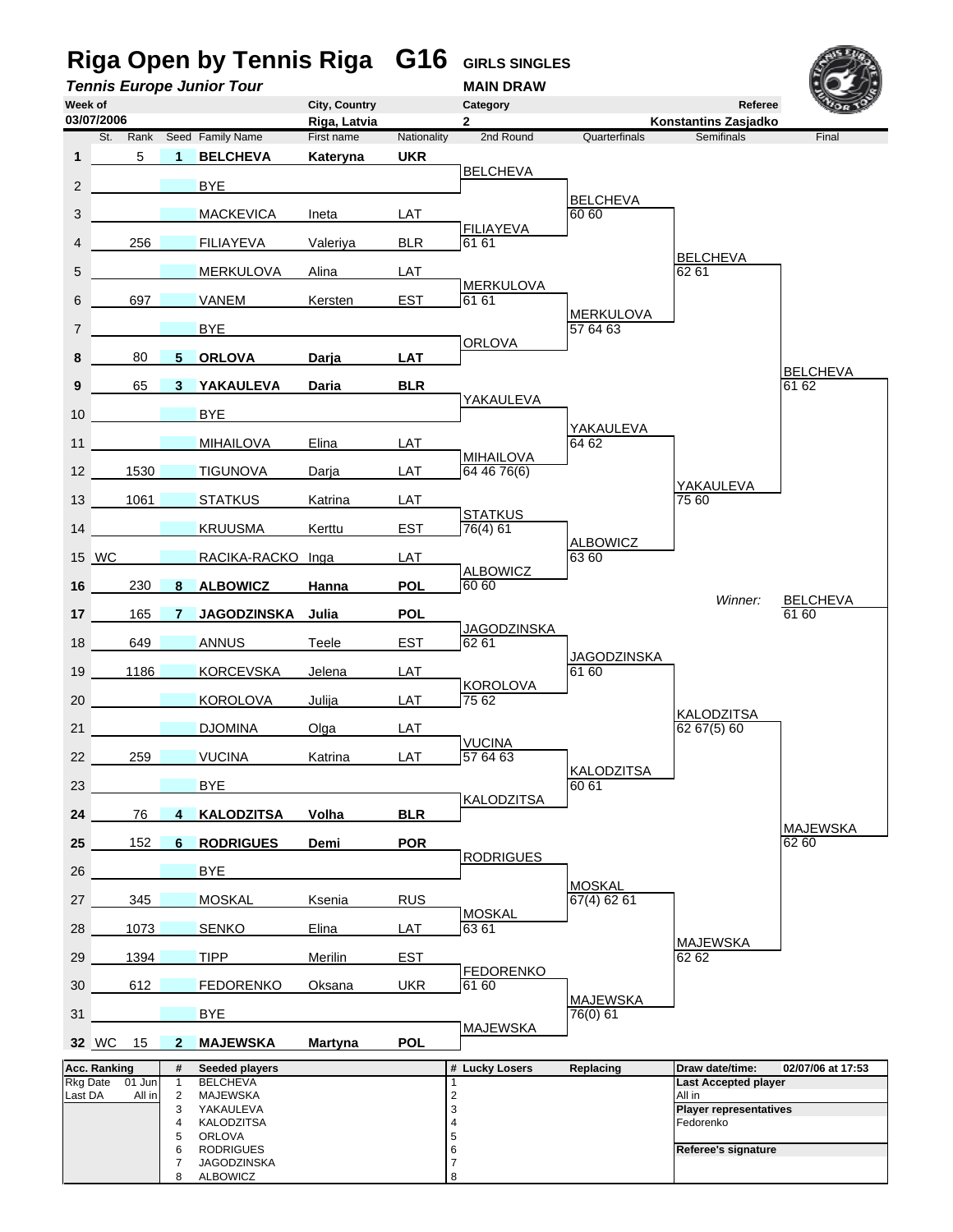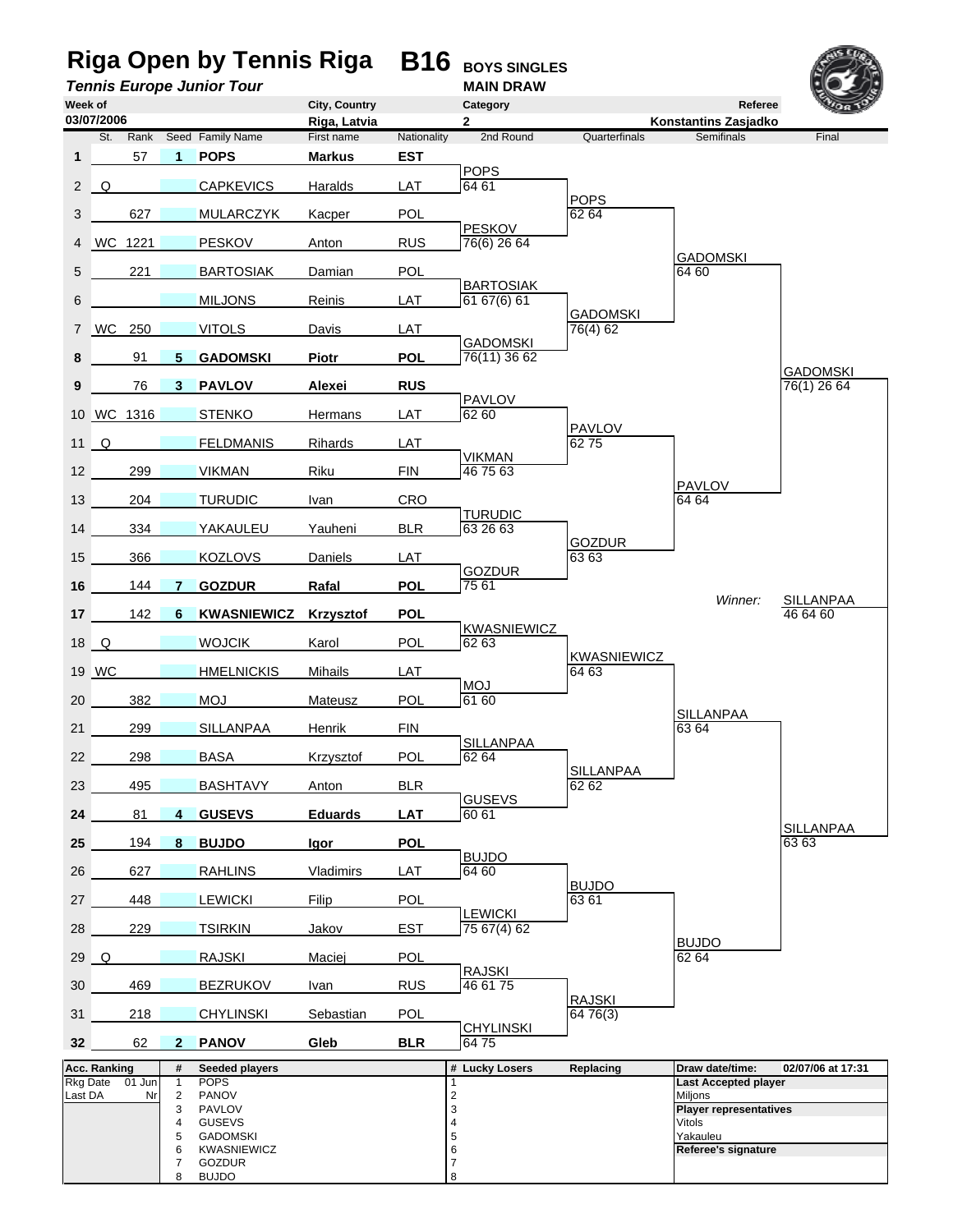

| <b>Acc. Ranking</b>       | # | Seeded teams      | ,# | <b>Alternates</b> | Replacing | Draw date/time:               | 03/07/06 at 17:55 |
|---------------------------|---|-------------------|----|-------------------|-----------|-------------------------------|-------------------|
| <b>Rkg Date</b><br>29 Jun |   | <b>KALODZITSA</b> |    |                   |           | <b>Last Accepted team</b>     |                   |
| Last DA<br>All in         |   | <b>MAJEWSKA</b>   |    |                   |           | All in                        |                   |
|                           |   | <b>FILIAYEVA</b>  |    |                   |           | <b>Player representatives</b> |                   |
|                           |   | YAKAULEVA         |    |                   |           | Merkulova                     |                   |
|                           |   |                   |    |                   |           | Tigunova                      |                   |
|                           |   |                   |    |                   |           | Referee's signature           |                   |
|                           |   |                   |    |                   |           |                               |                   |
|                           |   |                   |    |                   |           |                               |                   |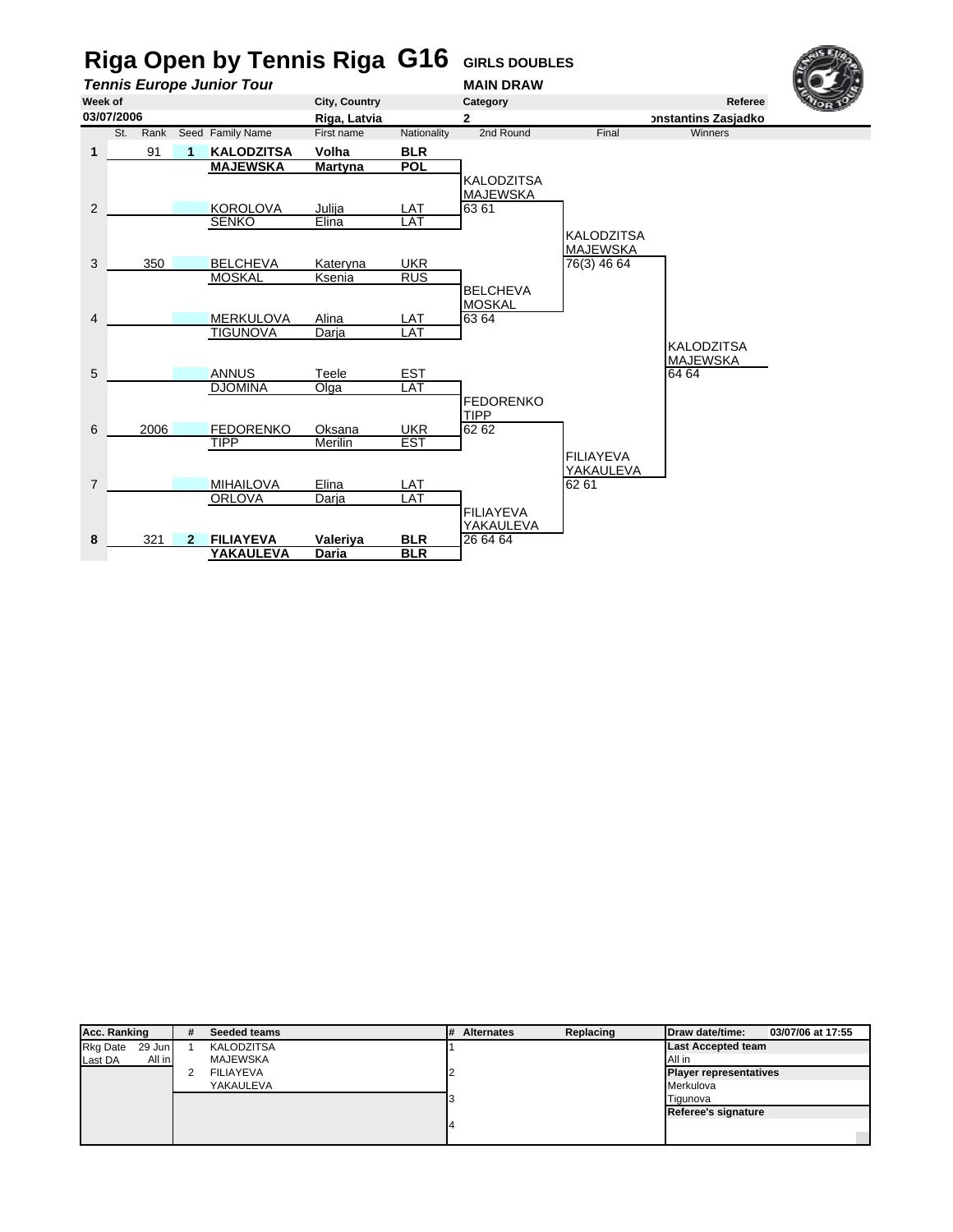